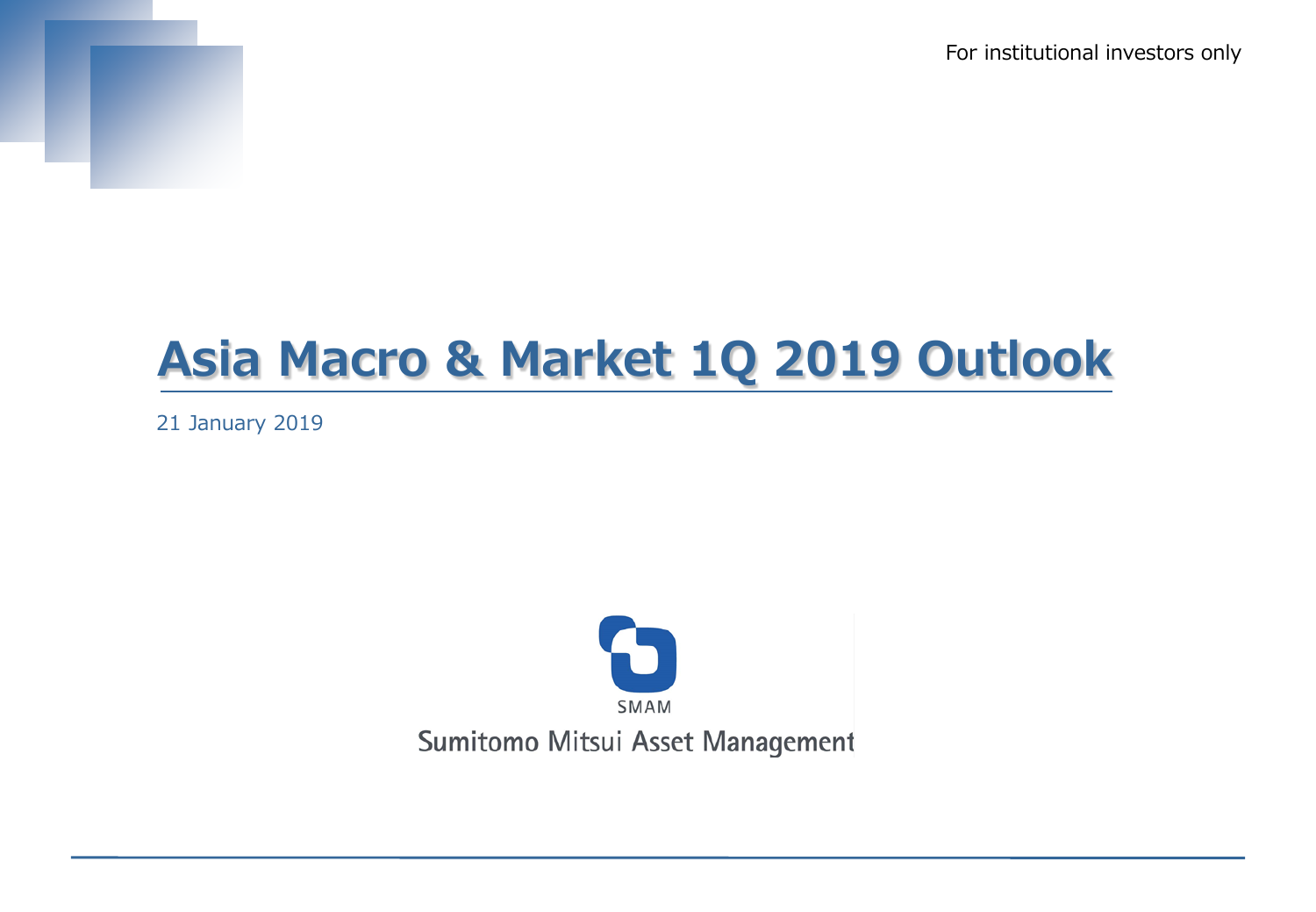### **Summary of thoughts:**

- Sino-US trade negotiation showed some positive progress and the chance for a deal is increasing.
- We expect Chinese GDP growth to slow to 6.2% in 1Q19 as frontloaded exports end and high base kicks in.
- China PPI should temporarily turn to deflation in 1Q19 due to weak demand from infrastructure investment in winter season.
- NIES 4 economic growth should continue to decelerate following China's slowdown
- ASEAN 5 growth should marginally decelerate due to China economic slowing-down. But Indonesia and Philippines could be bright spots.

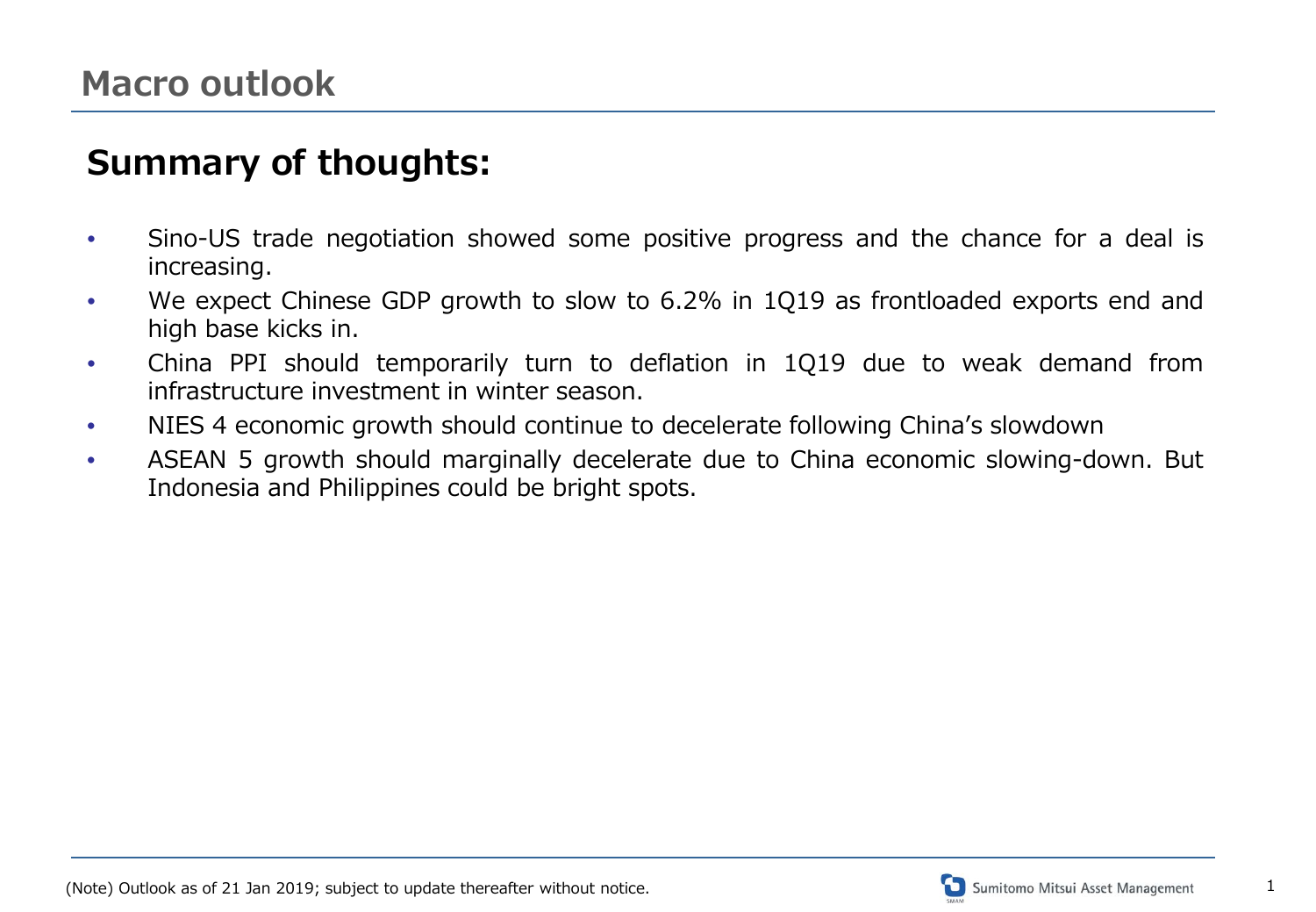### **Ceasefire in Sino-US trade war**

Exhibit 1

- Both sides are more eager to strike a deal now amid economic slowdown and slumping market sentiments.
- Beijing has made it clear that it is willing to import more US goods and introduce greater reform and opening up, but must not give up its own development model and supports to high tech sectors.
- > The ball is in Washington's court and it seems that Trump may accept profit taking on Beijing's offers without touching sensitive issues like development model and ideology.
- Chance for a deal is increasing, but we should remain cautious as hawks are dominating US negotiation team.

| <b>US demand</b>                                                  | China's response                                                                                                                                                                                                                                                                                                                                                | Difficulty for agreement |
|-------------------------------------------------------------------|-----------------------------------------------------------------------------------------------------------------------------------------------------------------------------------------------------------------------------------------------------------------------------------------------------------------------------------------------------------------|--------------------------|
| Structural reform & change market-distorting<br>industrial policy | Reform must be consistent with China's own interest. China would reform<br>what should and can be changed, but must not reform what shouldn't and<br>can't be changed.                                                                                                                                                                                          |                          |
| Greater market access & less non-tariff<br><b>I</b> barriers      | Release a negative list for both private and foreign investments<br>Lift foreign ownership restriction in sectors such as finance and auto<br>Streamline administration, delegate power and improve government service                                                                                                                                          |                          |
| Stop forced technology transfer & improve IP<br>protection        | Congress is reviewing new Foreign Investment Act, which explicitly prohibits<br>forced tech transfer by administrative means<br>Reduce joint-venture requirement for foreign investment<br>Congress is reviewing new Patent Law, which strengthens IP protection<br>Set up "Intellectual Property Court"<br>Establish "Intellectual Property Protection Bureau" |                          |
| Increase imports of US goods                                      | Resume imports of US soybean and LNG<br>Suspend additonal tariff on US auto products<br>Promise to import substantial amout of US goods                                                                                                                                                                                                                         |                          |
| Stop cyber intrusions and theft of trade<br>secrets               | n.a.                                                                                                                                                                                                                                                                                                                                                            |                          |

Source: SMAM (Note) This analysis is as of 21 Jan 2019; subject to update thereafter without notice.

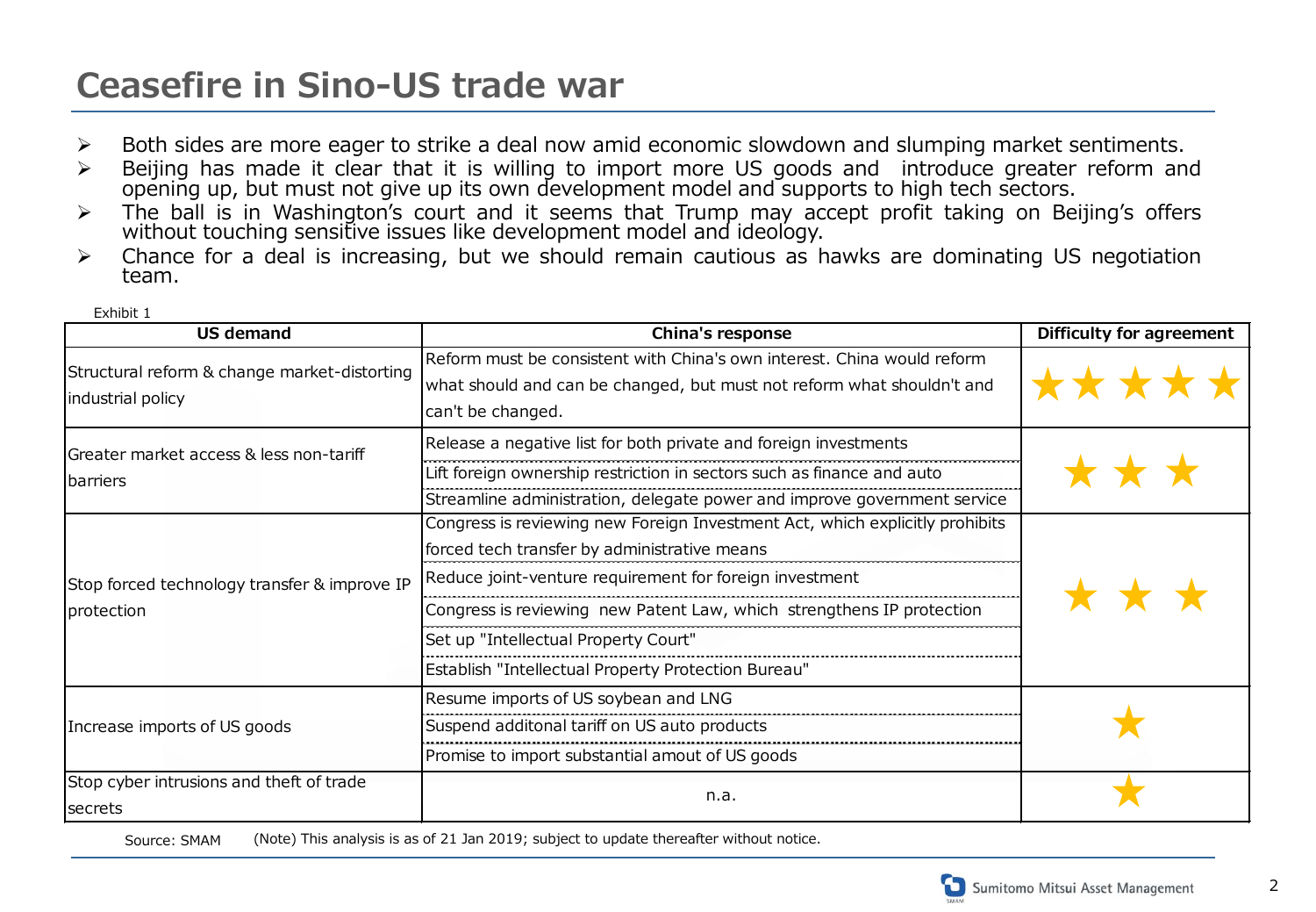## **China slowdown in 1Q19**

- $\triangleright$  We expect GDP growth to decelerate to 6.2% in 1Q19 from 6.4% in 4Q18.
- $\triangleright$  The slowdown is mainly due to the end of frontloading export activities and high base.
- $\triangleright$  Beijing should take more proactive fiscal policy and defacto easing monetary policy to support the economy. We expect government to widen fiscal deficit at NPC in March.
- $\triangleright$  Economic growth should recover in 2H19 because Beijing wants good economic performance to celebrate the 70th anniversary of the foundation of the PRC (1st Oct).





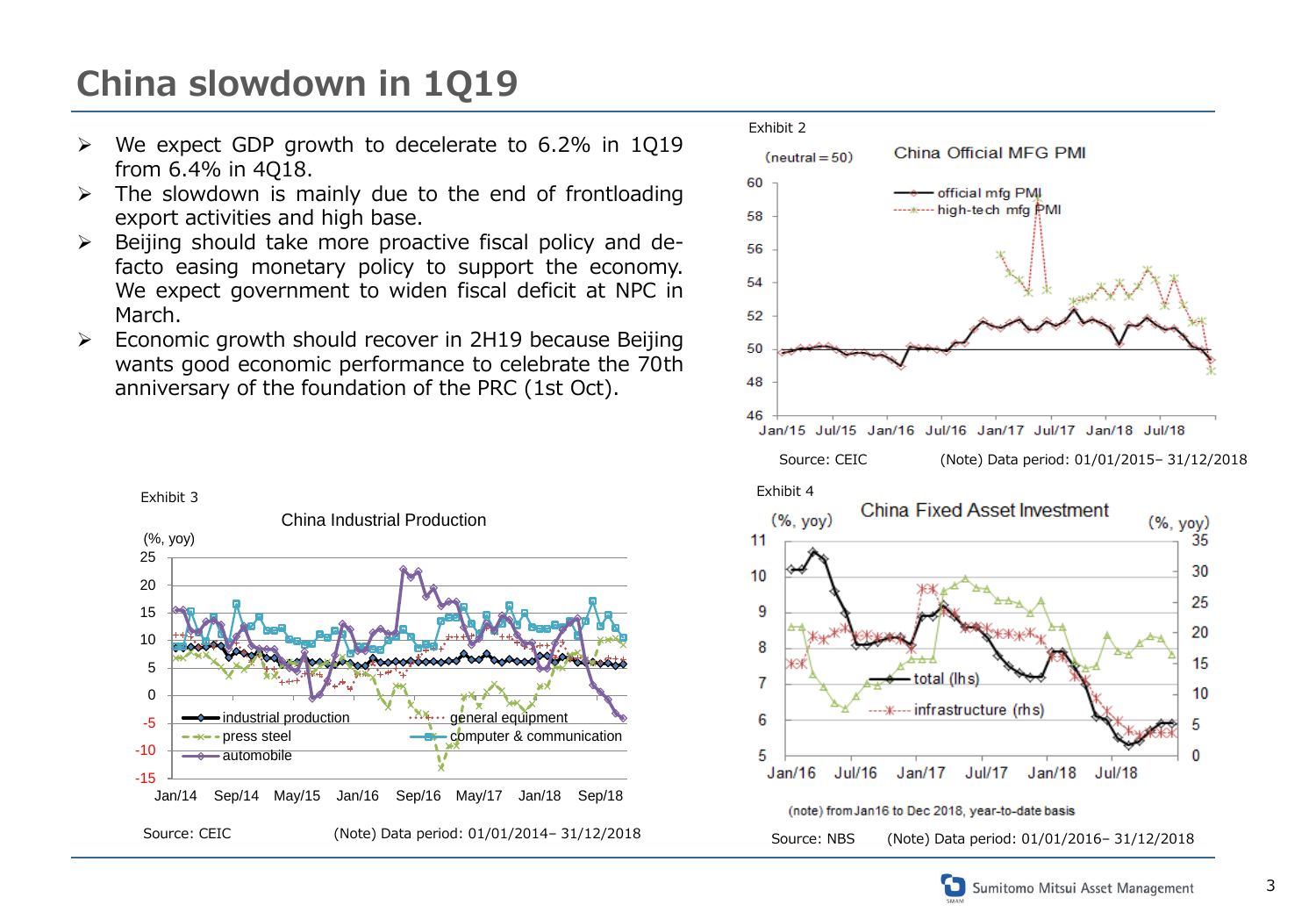### **Temporary PPI deflation in China**

- $\triangleright$  Our model suggests that PPI has turned to deflation since late Dec 18 and should remain in negative area in Jan and Feb 2019 due to weak commodity markets.
- $\triangleright$  PPI deflation should be temporary due to subdued infrastructure investment under cold weather.
- $\triangleright$  PPI should come back to inflationary area in 2Q19 as infrastructure investment is expected to accelerate when winter ends.



#### Exhibit 5  $(%$ , yoy $)$ China PPI Inflation & Estimate (Monthly) 12 10 8 · actua 6 ----ж---- estimate 4  $\overline{2}$  $\mathbf{0}$  $-2$ -4  $-6$  $-8$ Jan/15 Jul/15  $Jan/16$ Jul/16 Jan/17 Jul/17 Jan/18 Jul/18 Source: CEIC,SMAM (Note) Data period: 01/01/2015– 10/01/2019 Exhibit 7China PPI and Steel Prices (%, yoy) (%, yoy) 50 10  $\rightarrow$ PPI $(\mathsf{Ins})$ 8 40 6  $\rightarrow$  press steel prices (rhs) 30 20 4 2 10  $\Omega$ 0



Jan/12 Nov/12 Sep/13 Jul/14 May/15 Mar/16 Jan/17 Nov/17 Sep/18

-8 -6 -4 -2

(Note) Data period: 01/01/2012- 10/01/2019

-40 -30 -20 -10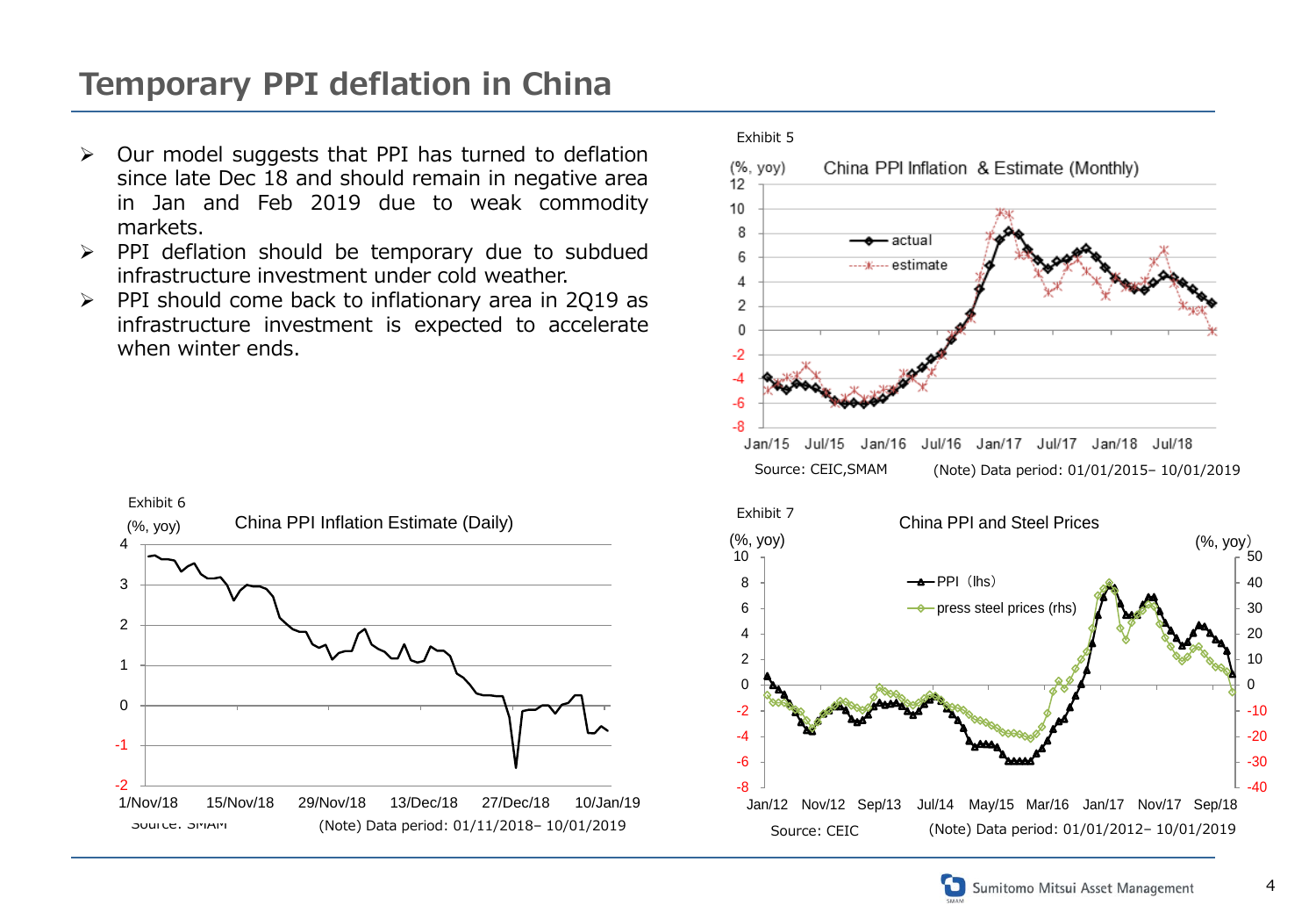### **Asian EMs: Softer economic momentum**

- $\triangleright$  Asian manufacturing PMI weakened in Dec.
- NIES4 economic growth should continue to decelerate following China economic slowing-down.
- ASEAN5 economy should marginally slow down due to deceleration of China' growth.
- Among ASEAN5, we are positive on Indonesia and Philippine economic outlook because of robust domestic demand but remain negative on Malaysia due to loosening fiscal discipline. Exhibit 8

| <b>ASIA Manufacturing PMI</b> |            | $Jan-18$ | Feb-18 | Mar-18 | Apr-18 | $May-18$ | Jun-18 | Jul-18 | Aug-18 | Sep-18 | Oct-18 | $Nov-18$ | Dec-18 |
|-------------------------------|------------|----------|--------|--------|--------|----------|--------|--------|--------|--------|--------|----------|--------|
| China                         | <b>NBS</b> | 51.3     | 50.3   | 51.5   | 51.4   | 51.9     | 51.5   | 51.2   | 51.3   | 50.8   | 50.2   | 50.0     | 49.4   |
|                               | Caixin     | 51.5     | 51.6   | 51.0   | 51.1   | 51.1     | 51.0   | 50.8   | 50.6   | 50.0   | 50.1   | 50.2     | 49.7   |
| Korea                         | Nikkei     | 50.7     | 50.3   | 49.1   | 48.4   | 48.9     | 49.8   | 48.3   | 49.9   | 51.3   | 51.0   | 48.6     | 49.8   |
| Taiwan                        | Nikkei     | 56.9     | 56.0   | 55.3   | 54.8   | 53.4     | 54.5   | 53.1   | 53.0   | 50.8   | 48.7   | 48.4     | 47.7   |
| <b>ASEAN</b>                  | Nikkei     | 50.2     | 50.7   | 50.1   | 51.0   | 51.4     | 51.0   | 50.4   | 51.0   | 50.5   | 49.8   | 50.4     | 50.3   |
| Indonesia                     | Nikkei     | 49.9     | 51.4   | 50.7   | 51.6   | 51.7     | 50.3   | 50.5   | 51.9   | 50.7   | 50.5   | 50.4     | 51.2   |
| Thailand                      | Nikkei     | 50.6     | 50.9   | 49.1   | 49.5   | 51.1     | 50.2   | 50.1   | 49.9   | 50.0   | 48.9   | 49.8     | 50.3   |
| Malaysia                      | Nikkei     | 50.5     | 49.9   | 49.5   | 48.6   | 47.6     | 49.5   | 49.7   | 51.2   | 51.5   | 49.2   | 48.2     | 46.8   |
| Philippines                   | Nikkei     | 51.7     | 50.8   | 51.5   | 52.7   | 53.7     | 52.9   | 50.9   | 51.9   | 52.0   | 54.0   | 54.2     | 53.2   |
| Vietnam                       | Nikkei     | 53.4     | 53.5   | 51.6   | 52.7   | 53.9     | 55.7   | 54.9   | 53.7   | 51.5   | 53.9   | 56.5     | 53.8   |
| India                         | Nikkei     | 52.4     | 52.1   | 51.0   | 51.6   | 51.2     | 53.1   | 52.3   | 51.7   | 52.2   | 53.1   | 54.0     | 53.2   |

Source:Bloomberg

(Note) Data period: 01/01/2018– 31/12/2018

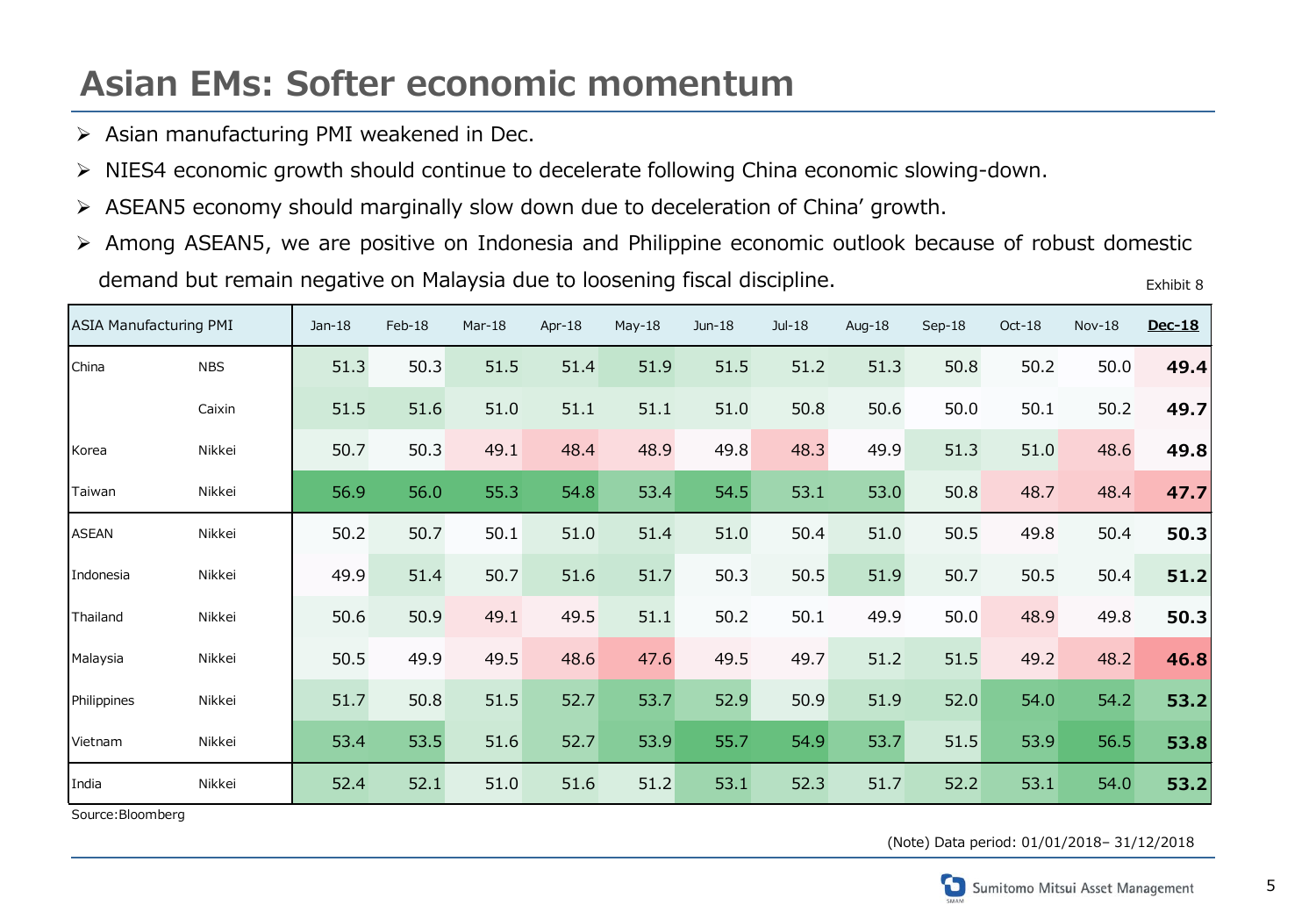### **Asia macro outlook**

Exhibit 9

|                                       |             |              | <b>GDP</b> |      | CPI  |         |         | <b>Policy Rate</b> |       |       |            |                 |       |       |  |
|---------------------------------------|-------------|--------------|------------|------|------|---------|---------|--------------------|-------|-------|------------|-----------------|-------|-------|--|
|                                       |             | 2018<br>2019 |            | 2020 | 2018 | 2019    | 2020    | 2018               | 2019  | 2020  | 2019       |                 |       |       |  |
|                                       |             |              |            |      |      |         |         |                    |       |       | $1{\rm Q}$ | $\overline{2Q}$ | 3Q    | 4Q    |  |
| China                                 |             | 6.6          | 6.3        | 6.1  | 2.1  | 2.2     | 2.0     | 4.35               | 4.35  | 4.35  | 4.35       | 4.35            | 4.35  | 4.35  |  |
| India                                 |             | 7.5          | 7.3        | 7.3  | 3.6  | 4.2     | 4.2     | 6.50               | 6.50  | 6.50  | 6.50       | 6.50            | 6.50  | 6.50  |  |
| ${\sf N}$                             | Korea       | 2.7          | 2.5        | 2.3  | 1.5  | 1.8     | $1.8\,$ | 1.75               | 1.75  | 1.50  | 1.75       | 1.75            | 1.75  | 1.75  |  |
| $\bf{I}$                              | Taiwan      | 2.7          | 2.1        | 2.0  | 1.4  | $1.1\,$ | $1.0\,$ | 1.375              | 1.375 | 1.375 | 1.375      | 1.375           | 1.375 | 1.375 |  |
| $\mathsf E$<br>S                      | Singapore   | 3.3          | 2.7        | 2.4  | 0.5  | 0.8     | 0.8     |                    |       |       |            |                 |       |       |  |
| $\overline{4}$                        | Hong Kong   | 3.3          | 2.6        | 2.4  | 2.4  | 2.3     | 2.1     |                    |       |       |            |                 |       |       |  |
|                                       | Indonesia   | 5.2          | 5.3        | 5.5  | 3.2  | 3.5     | 3.7     | 6.00               | 6.00  | 6.00  | 6.00       | 6.00            | 6.00  | 6.00  |  |
| A<br>$\sf S$<br>$\mathsf E$<br>A<br>N | Thailand    | 4.2          | 3.8        | 3.6  | 1.1  | 0.9     | 0.7     | 1.75               | 1.75  | 1.50  | 1.75       | 1.75            | 1.75  | 1.75  |  |
|                                       | Malaysia    | 4.7          | 4.4        | 4.3  | 1.0  | 1.1     | 1.6     | 3.25               | 3.25  | 3.25  | 3.25       | 3.25            | 3.25  | 3.25  |  |
|                                       | Philippines | 6.3          | 6.7        | 6.7  | 5.2  | 3.7     | 3.2     | 4.75               | 4.75  | 4.75  | 4.75       | 4.75            | 4.75  | 4.75  |  |
| 5                                     | Vietnam     | 7.1          | 6.7        | 6.6  | 3.5  | 3.6     | 3.8     | 6.25               | 6.25  | 6.25  | 6.25       | 6.25            | 6.25  | 6.25  |  |

Source: SMAM (Note) Forecasts as of 10 Jan 2019; subject to update thereafter without notice. Figures in yellow are actual y-o-y growth figures; others are forecast.

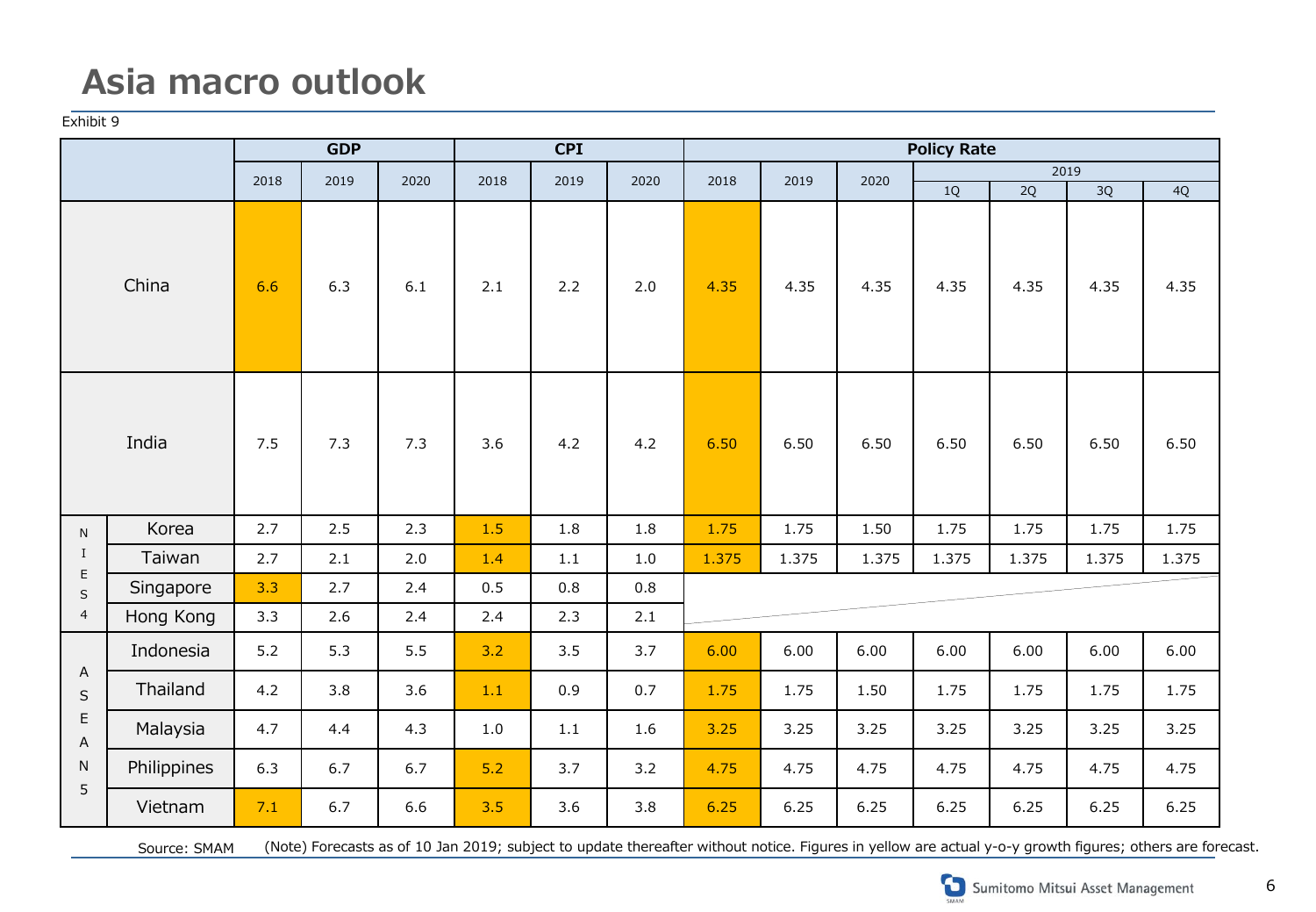### **Equity markets outlook – Rising from a beaten 2018**

Market weakness continued into the 4Q after

- $\triangleright$  Asian equity markets continued descending in the 4Q2018 with the confluence of slowdown in China, rate hike in the US, and trade tensions. A respite from the Xi-Trump meeting at the G20 Summit in Buenos Aires in Nov/Dec quickly reversed, and MSCI Asia ex-Japan ended the year down -14.4%, the worst performance in 7 years. At the same time, volatility reigned across world markets.
- $\triangleright$  The new year ushered in a more positive note, as US representatives visited Beijing for trade talks towards the end of the first week, lifting market morale. At the same time, the Fed come forward with a more dovish tone, while expectations for stimulus in China further into the year stirred markets.
- $\triangleright$  However, we expect volatility to continue into the 2Q of the year. First quarter economic data from China will likely disappoint as front-loading of exports ends. We believe the market will bottom out around the middle of the year and recover thereafter. Valuations are becoming increasingly attractive while earnings growth remains solid.

AxJ fwd P/E discount to DM bounced back

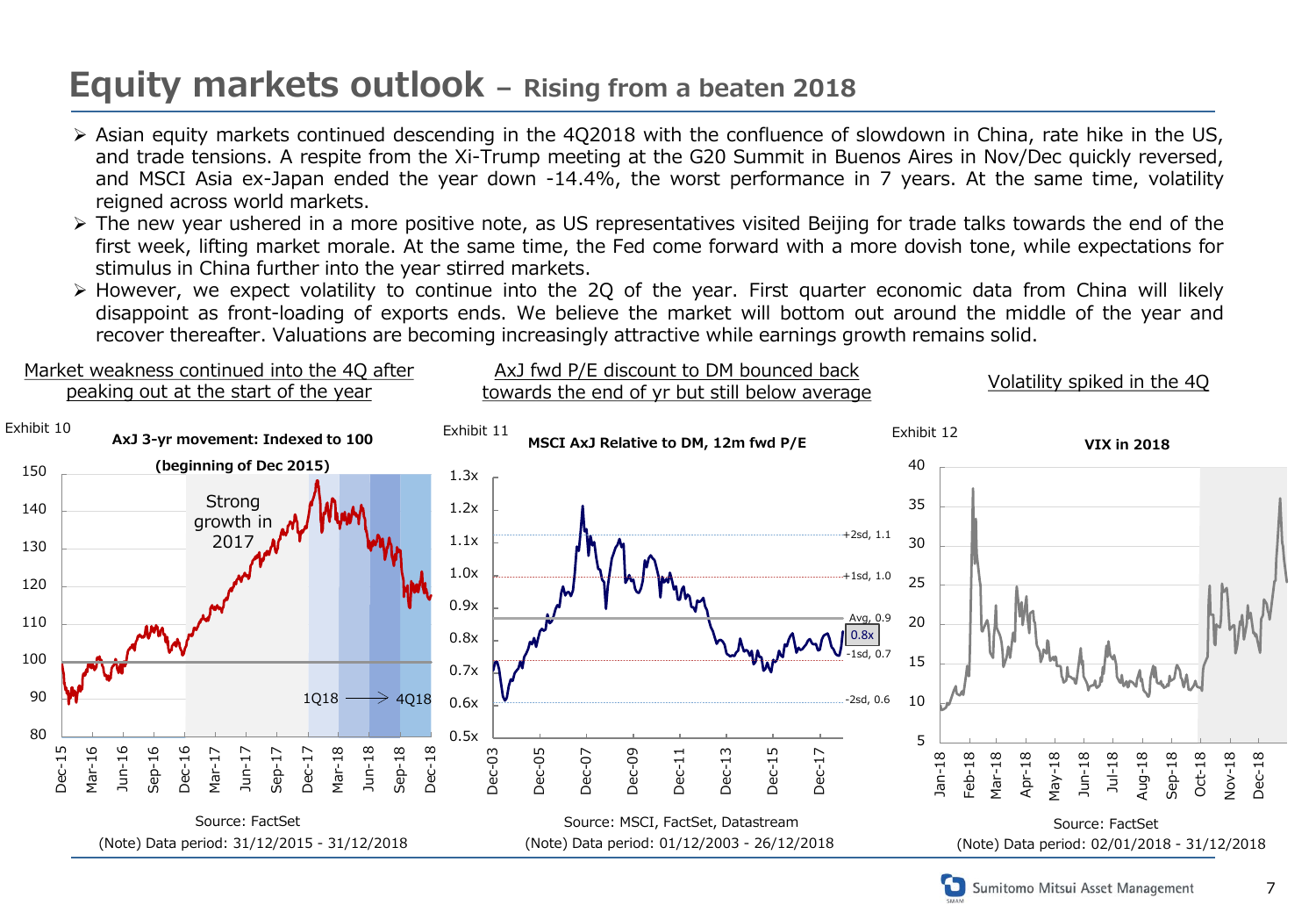### **Equity markets outlook**

| Exhibit 13         | Downward earnings revision continues (data as of 11 Jan) |          |         |                          |         |         |                           |          |          |                           |          |                            |         |
|--------------------|----------------------------------------------------------|----------|---------|--------------------------|---------|---------|---------------------------|----------|----------|---------------------------|----------|----------------------------|---------|
|                    | <b>EPS Revision (1W)</b>                                 |          |         | <b>EPS Revision (4W)</b> |         |         | <b>EPS Revision (12W)</b> |          |          | <b>EPS Revision (52W)</b> |          | <b>EPS Growth Estimate</b> |         |
|                    | 2018                                                     | 2019     | 2020    | 2018                     | 2019    | 2020    | 2018                      | 2019     | 2020     | 2018                      | 2019     | 2018/19                    | 2019/20 |
| China              | $-0.7%$                                                  | $-1.0\%$ | $-1.1%$ | $-0.5%$                  | $-1.0%$ | $-0.9%$ | $-3.1%$                   | $-5.2%$  | $-5.6%$  | $-8.3\%$                  | $-10.1%$ | 13.3%                      | 14.1%   |
| Hong Kong          | $-0.4%$                                                  | $-0.2%$  | $-0.2%$ | $-0.3%$                  | $-0.2%$ | $-0.1%$ | $-3.8%$                   | $-4.2%$  | $-4.3%$  | $-1.6\%$                  | $-1.1%$  | 7.7%                       | 9.1%    |
| Korea              | $-1.0\%$                                                 | $-3.7%$  | $-3.2%$ | $-2.1%$                  | $-7.0%$ | $-6.0%$ | $-5.9%$                   | $-16.2%$ | $-13.6%$ | $-10.9%$                  | $-20.7%$ | $-6.2%$                    | 10.9%   |
| Taiwan             | $-0.5%$                                                  | $-1.2%$  | $-1.0%$ | $-1.3%$                  | $-1.9%$ | $-1.9%$ | $-4.7%$                   | $-7.5%$  | $-7.0%$  | -5.6%                     | $-11.9%$ | 0.5%                       | 9.6%    |
| Singapore          | $0.0\%$                                                  | $-0.2%$  | $-0.2%$ | $0.0\%$                  | $-0.3%$ | $-0.4%$ | $-0.9%$                   | $-2.1%$  | $-2.4%$  | 0.4%                      | $-0.9%$  | 6.5%                       | 7.5%    |
| Malaysia           | $0.0\%$                                                  | $-0.3%$  | $-0.3%$ | $-0.6%$                  | $-0.4%$ | $-0.5%$ | $-4.0%$                   | $-5.9%$  | $-6.3%$  | $-9.2%$                   | $-11.7%$ | 4.4%                       | 7.4%    |
| Thailand           | $-0.3%$                                                  | $-0.5%$  | $-0.3%$ | $-1.3%$                  | $-1.3%$ | $-0.8%$ | $-1.8%$                   | $-3.1%$  | $-2.2%$  | $-0.9\%$                  | $-3.9%$  | 5.5%                       | 7.8%    |
| Indonesia          | $-0.3%$                                                  | $-0.2%$  | $-0.3%$ | $-0.4%$                  | $-0.3%$ | $-0.2%$ | $-0.8%$                   | $0.0\%$  | 0.9%     | $-3.1\%$                  | $-3.1%$  | 12.6%                      | 11.5%   |
| Philippines        | 0.1%                                                     | 0.1%     | $0.0\%$ | 0.4%                     | 0.1%    | 0.2%    | 0.3%                      | $-0.7%$  | $-0.9%$  | -5.4%                     | $-5.5%$  | 12.1%                      | 12.1%   |
| India              | $-0.1\%$                                                 | $-0.2%$  | $-0.3%$ | $-0.7%$                  | $-0.7%$ | $-0.9%$ | $-5.0\%$                  | $-3.5%$  | $-2.9%$  | $-14.9\%$                 | $-9.4%$  | 24.4%                      | 15.8%   |
| <b>MSCI AsiaxJ</b> | $-0.7%$                                                  | $-1.5%$  | $-1.4%$ | $-0.5%$                  | -1.9%   | $-1.6%$ | $-3.2%$                   | -6.7%    | $-6.1\%$ | $-10.4%$                  | $-13.8%$ | 6.6%                       | 12.0%   |

However, ROE continues on a healthy level, while long-term growth ticks up

Source: IBES



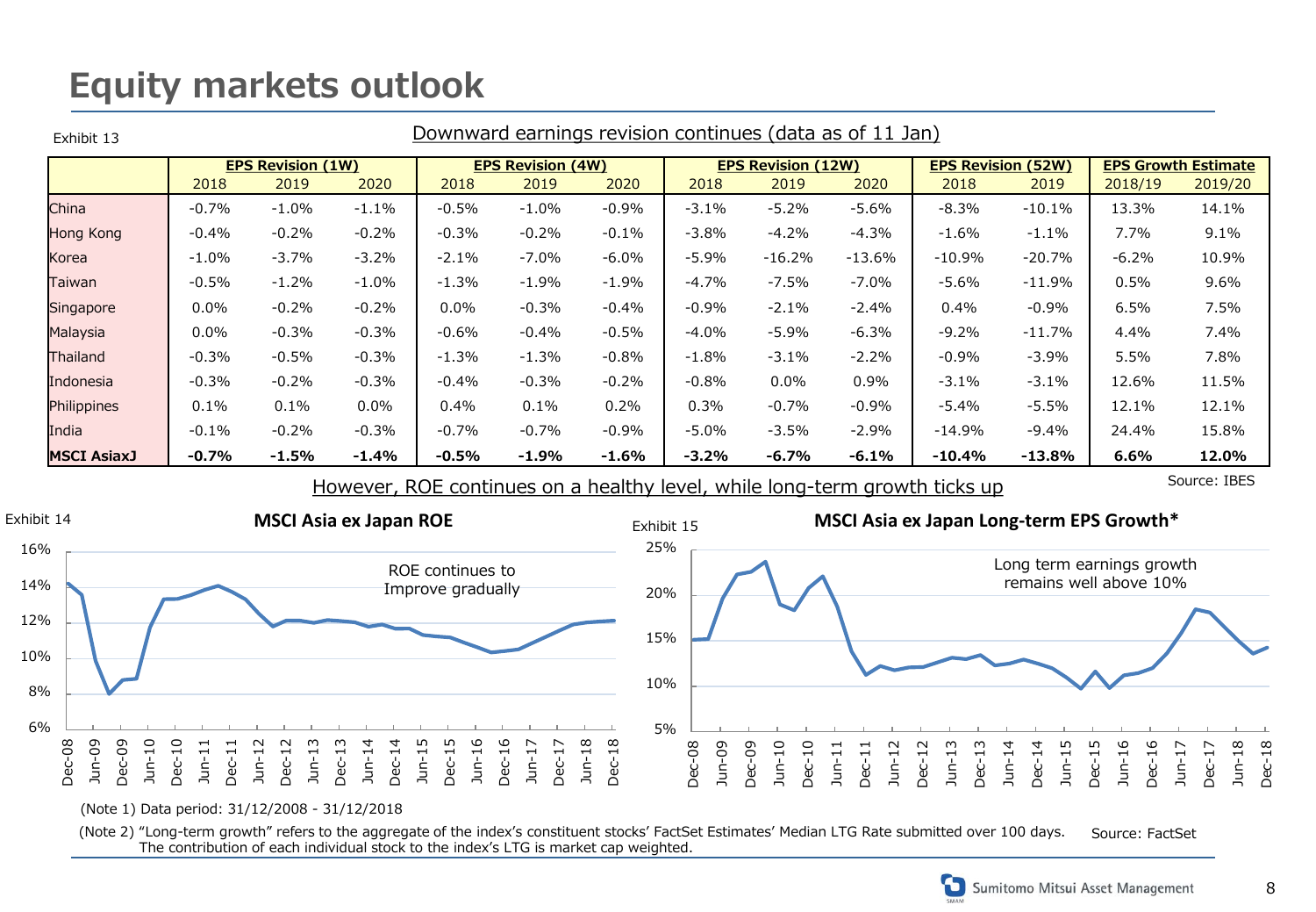### MSCI Asia ex-Japan: Valuation attractive





9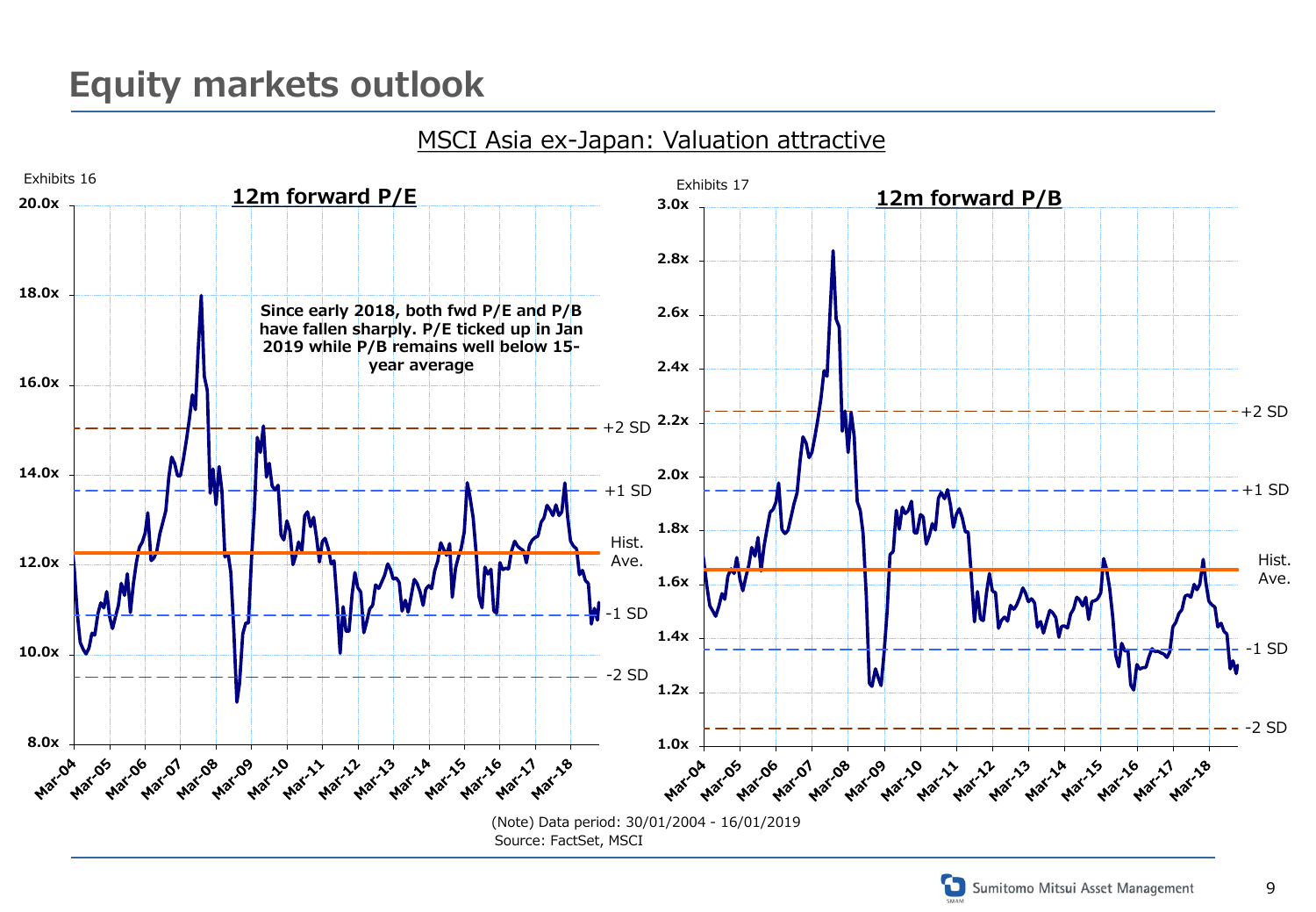### **China – In transition to quality growth**

- **MSCI China fell -18.8% in 2018, the worst performance since 2008.** Shanghai and Shenzhen markets also saw their worst year since the Global Financial Crisis, shedding -24.6% and -33.3%. Hong Kong listed stocks of Chinese companies fared better, with the Hang Seng China Enterprises Index down -13.6%.
- **Trade tension weighed heavily on market sentiment,** as investors become concerned that it may foreshadow greater deterioration in China-US relations. Events such as the arrest of Huawei heiress Meng Wanzhou in Canada and sanction of ZTE only heightened such concerns.
- **Meanwhile, continued deleveraging and crackdown on shadow banking** have reined in credit fueled growth. The financial cleanup, along with other initiatives that are long-term constructive but cause short-term pain such as environmental protection and phasing out excess production capacity lay the groundwork for sustainable growth in the future.
- **However, the government is expected to roll out targeted supportive policies** to cushion the market against any hard landing. Measures to boost liquidity such as reducing the RRR, and consumption stimulus such as tax cuts have already been announced, and support for specific industries such as automobile may appear in the coming months.
- **We prefer a conservative strategy amid current market volatility,** and favour leading companies with stable market share and increasing pricing power. At the same time, we continue to look for "New China" businesses with structural growth, such as online gaming and others with exposure to the digital economy, and at the same time carefully managing regulatory risk.
- **We expect the market bottom out by the second quarter,** paving the way for a recovery in the second half.



#### Exhibit 18 New China space corrected the most after sharp rises in 2017

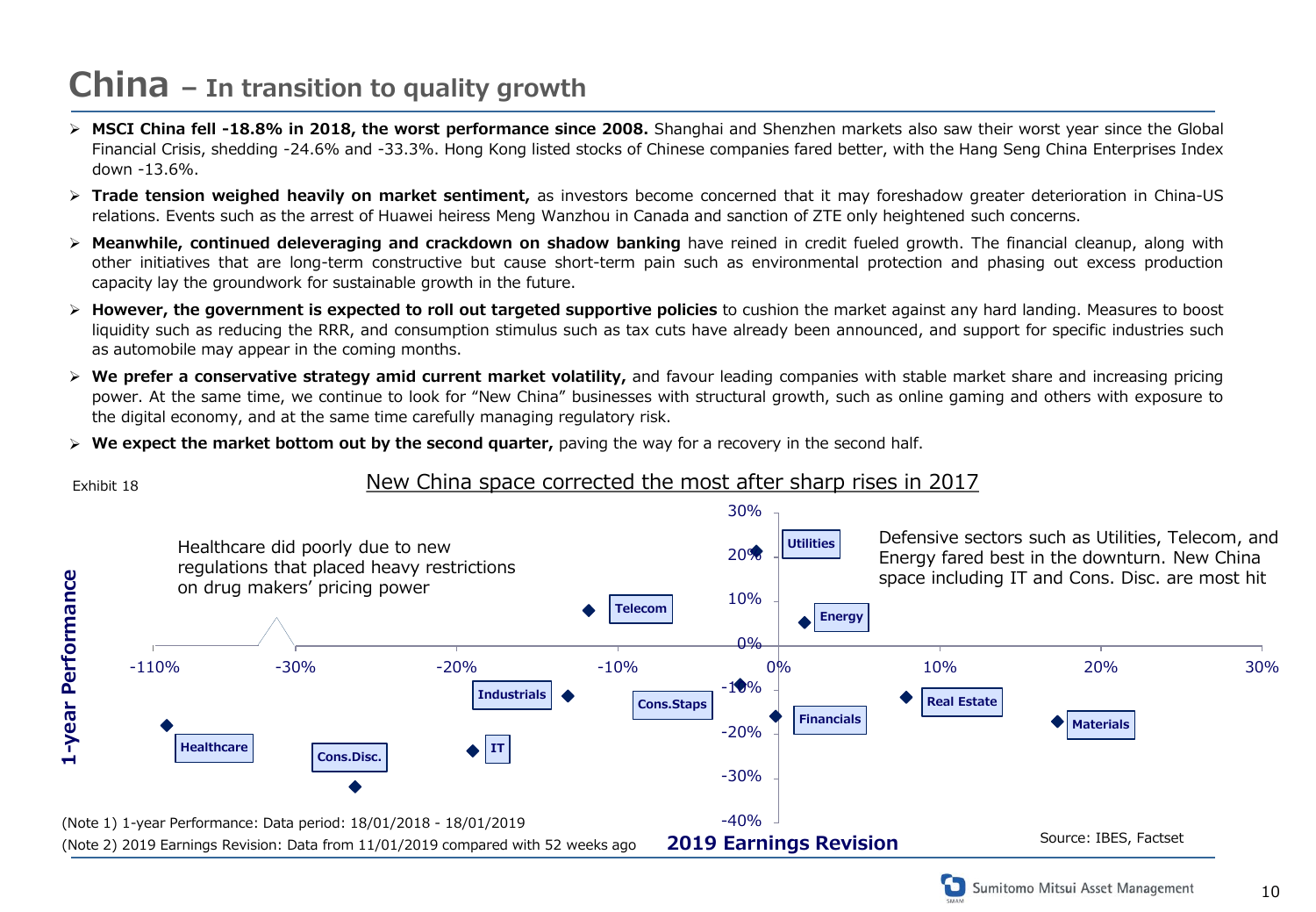### **NIES 4 – Weaker external demand bites**

The NIES 4 depend heavily on external demand and have greater exposure to trade disruptions. Meanwhile, Korea and Taiwan - integral players in the global tech supply chain, are particularly affected by the tech down cycle. Earnings prospects are relatively weak, but recent corrections are revealing attractive valuations.

- > **Hong Kong** The high flying Hong Kong property market began cooling in the second half of 2018. With the end of low interest rates and given years of continuous growth, Hong Kong property may cool further in 2019. However, we do not expect any sharp fall in home prices and nor any systematic risk. Hong Kong equities are among the cheapest in the region by P/B, trading at 1.1x fwd, but both earnings revision and momentum are weak.
- **Singapore** Corporate earnings growth is decelerating while earnings revision and momentum remain weak. However, Singapore is trading at 12.2x P/E – only China and Korea are cheaper. Fwd P/B is undemanding at 1.2x.
- **Korea** The Korean market is the cheapest among Asian equities, trading at 9.4x fwd P/E and 0.9x fwd P/B. Korean heavyweights such as Samsung Electronics fell as the tech sector enters the down cycle. However, we expect the sector to return to form in the latter half of 2019 as Asian markets to bottom out towards the middle of the year. The country will be one of the first to roll out 5G technology, paving the way for a new growth opportunities.
- **► Taiwan** Like Korea, tech companies weighed down the local market. Valuation appears fair at 13.3x fwd P/E and 1.6x fwd P/B. We remain positive on the long-term prospects for Taiwanese tech names.



#### **Earnings momentum indices**

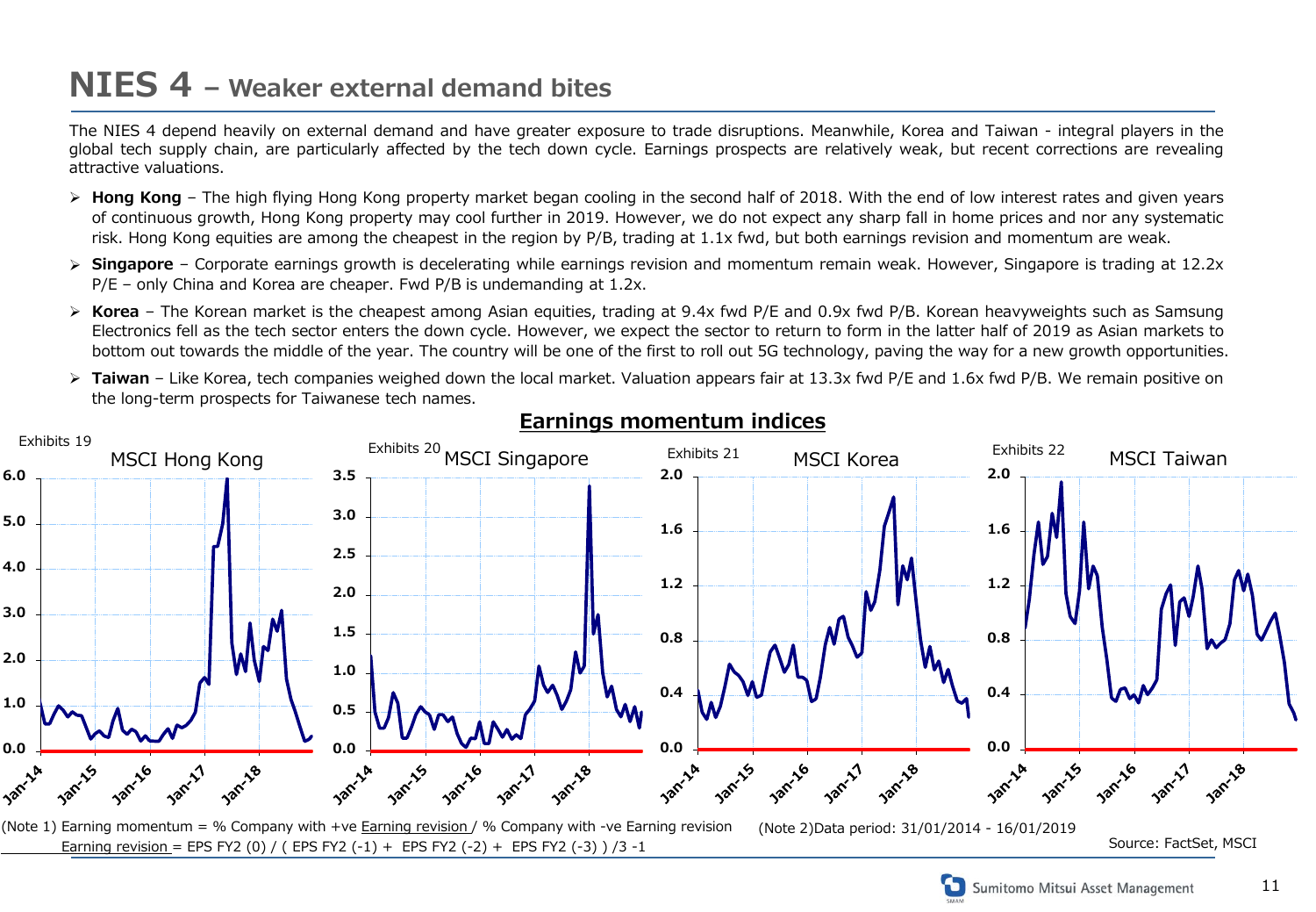### **ASEAN 5 – End of year rebound**

Southeast Asian currencies saw a reversal of fortune in the final months of 2018 with the peaking of the USD. The PHP and IDR, the biggest losers in 2018, climbed 3.4% and 5.8% at the end of December from their lows in October, with momentum continuing into January. The Ringgit and Bhat also regained grounds, buoying local equities and luring back foreign capital.

- > Indonesia The Indonesian market has rebounded some 11% from its bottom in October 2018 to mid-January. Peaking of the greenback eased pressure on the IDR while and a sharp fall in oil prices helped stem inflation. The coming general election in April 2019 may create temporary uncertainty. In the long term, as Southeast Asia's most populous country, we expect significant growth potential from Indonesian's consumer class.
- **Philippines** Like Indonesia, both the Philippines currency and equities market rebounded in the fourth quarter. The central bank revised down CPI inflation for 2019 with downside expectations in 2020. As the result, the BSP suspended rate hikes, providing liquidity relief for the market. We expect solid economic growth supported by infrastructure investment and consumption in the coming months.
- **Malaysia** Policy uncertainties brought about by the change in government in May 2018 have eased. However, we see limited catalyst to drive markets, while a potential sovereign credit rating downgrade makes for a key downside risk.
- **Exter Thailand** The Bhat has been stable relative to neighbouring currencies, while a recovery in corporate earnings and solid consumption growth continues to drive the market. We are positive on Thai equities.
- **EX** Vietnam The Vietnam market fell in the fourth quarter after proving to be one of the most resilient in the region. We believe earnings revisions have bottomed out. Vietnam continues to be a major beneficiary of trade tensions and a major recipient of production capacity relocating from China. However, given strong growth prospects, Vietnam remains the most expensive market among the ASEAN 5.



#### Exhibit 23 Exhibit 23

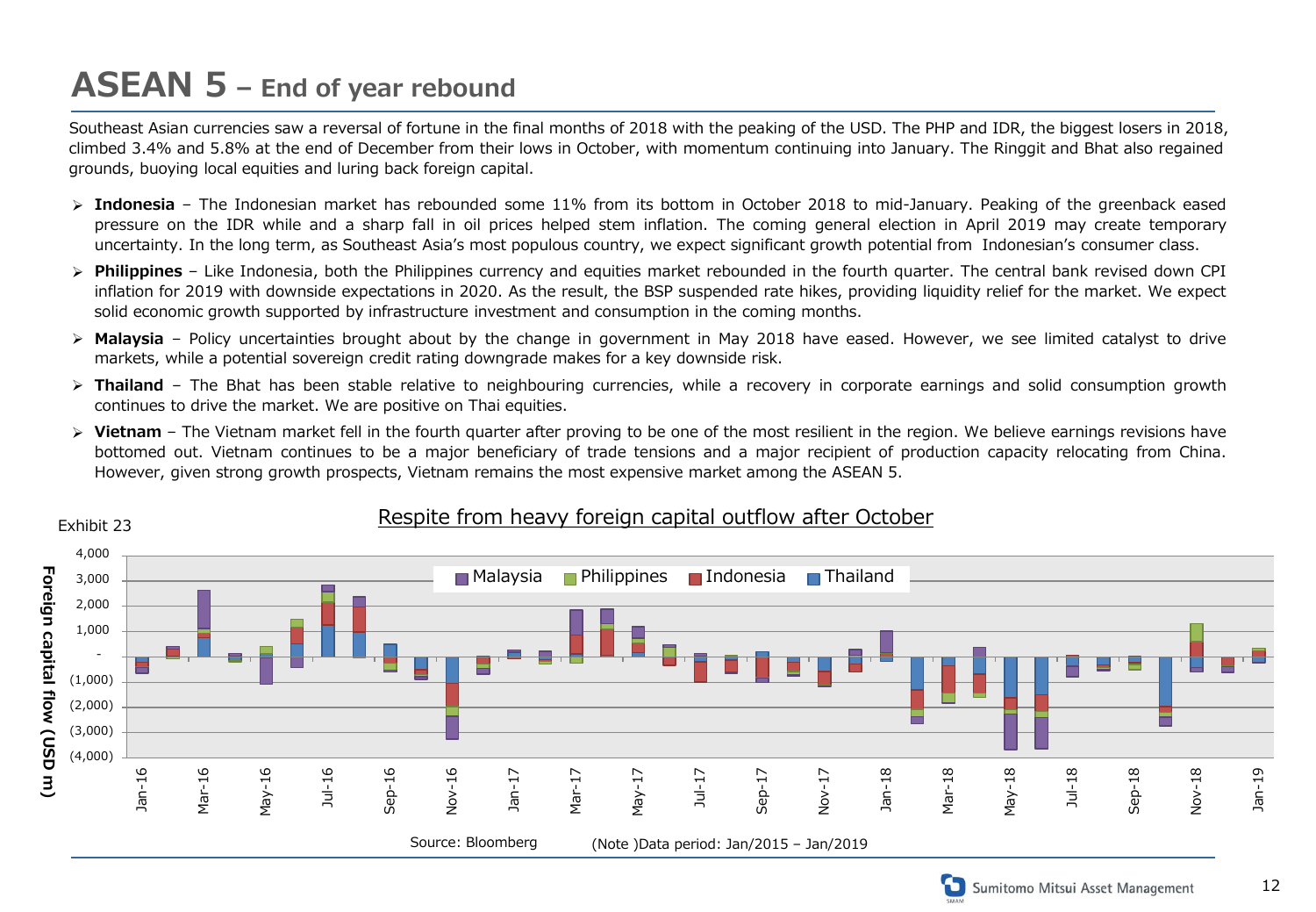

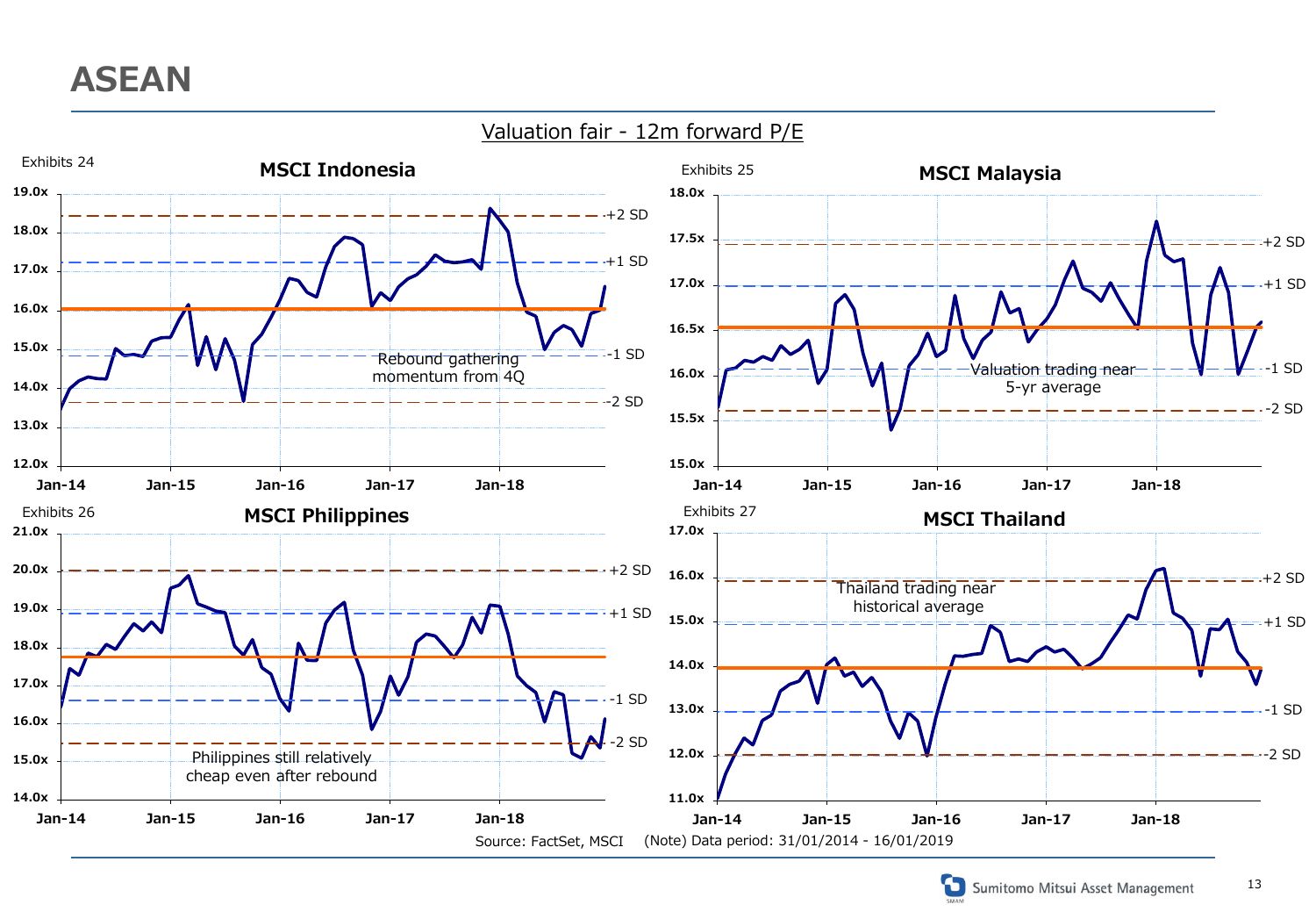### **India – Dug in for the long-term**

- > The RBI has become less hawkish as inflation pressure eases; interest rate may have peaked, creating space for economic recovery.
- > Corporate earnings is softening but earnings momentum is expected to bottom out. However, India remains the most expensive market in Asia ex-Japan.
- > The coming general election in April/May will create some uncertainty in the market, and may temporarily slowing growth.
- ▶ We continue to be optimistic on India's long-term prospects. Demographic dividend, a growing middle class, and the shift from informal to organized economy - which is expected to yield significant productivity gains - are established trends and create significant long-term growth potential.





14